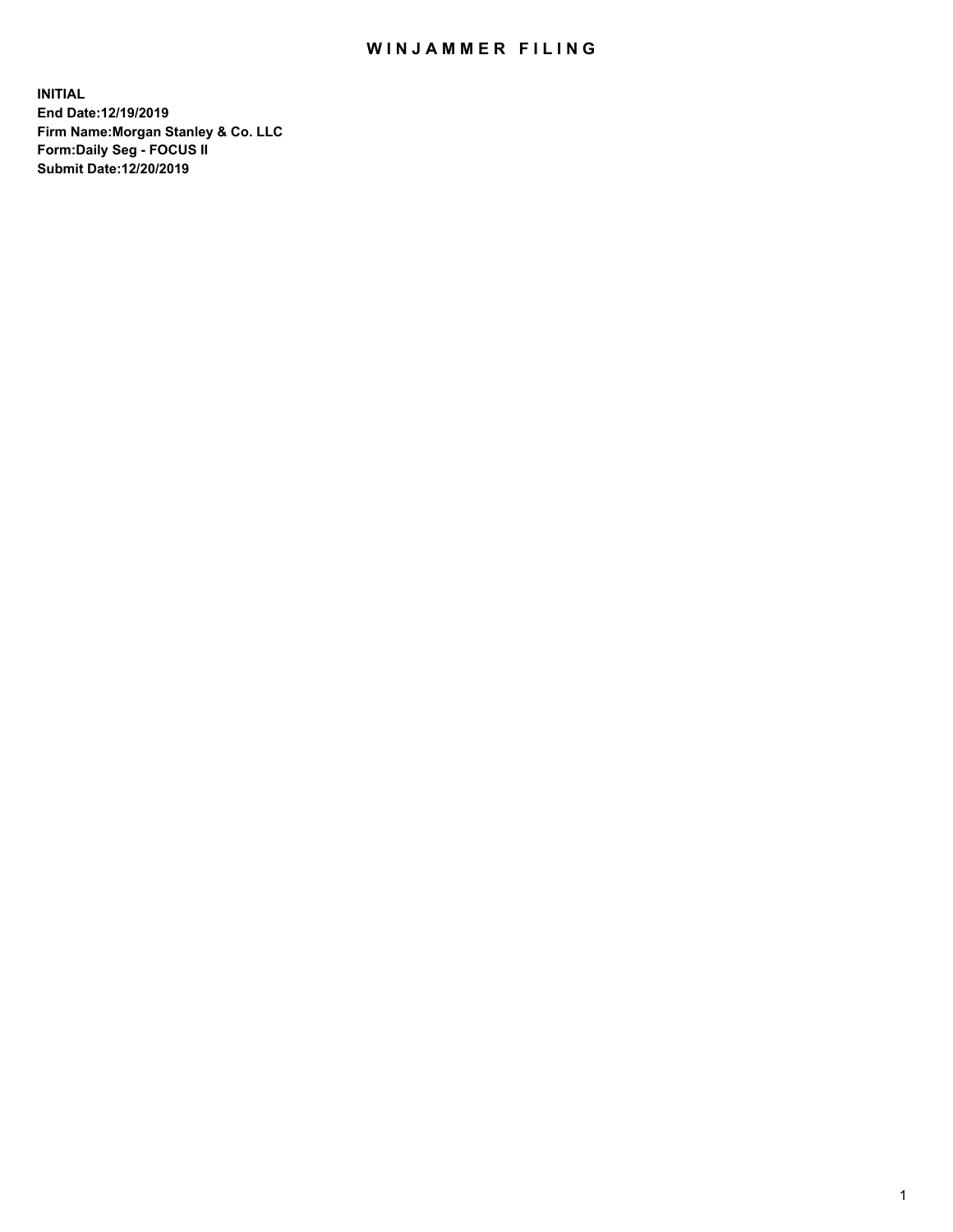**INITIAL End Date:12/19/2019 Firm Name:Morgan Stanley & Co. LLC Form:Daily Seg - FOCUS II Submit Date:12/20/2019 Daily Segregation - Cover Page**

| Name of Company                                                                                                                                                                                                                                                                                                               | Morgan Stanley & Co. LLC                                    |
|-------------------------------------------------------------------------------------------------------------------------------------------------------------------------------------------------------------------------------------------------------------------------------------------------------------------------------|-------------------------------------------------------------|
| <b>Contact Name</b>                                                                                                                                                                                                                                                                                                           | <b>Ikram Shah</b>                                           |
| <b>Contact Phone Number</b>                                                                                                                                                                                                                                                                                                   | 212-276-0963                                                |
| <b>Contact Email Address</b>                                                                                                                                                                                                                                                                                                  | Ikram.shah@morganstanley.com                                |
| FCM's Customer Segregated Funds Residual Interest Target (choose one):<br>a. Minimum dollar amount: ; or<br>b. Minimum percentage of customer segregated funds required:% ; or<br>c. Dollar amount range between: and; or<br>d. Percentage range of customer segregated funds required between:% and%.                        | 235,000,000<br><u>0</u><br>0 Q<br><u>00</u>                 |
| FCM's Customer Secured Amount Funds Residual Interest Target (choose one):<br>a. Minimum dollar amount: ; or<br>b. Minimum percentage of customer secured funds required:%; or<br>c. Dollar amount range between: and; or<br>d. Percentage range of customer secured funds required between:% and%.                           | 140,000,000<br><u>0</u><br>0 <sub>0</sub><br>0 <sup>0</sup> |
| FCM's Cleared Swaps Customer Collateral Residual Interest Target (choose one):<br>a. Minimum dollar amount: ; or<br>b. Minimum percentage of cleared swaps customer collateral required:%; or<br>c. Dollar amount range between: and; or<br>d. Percentage range of cleared swaps customer collateral required between:% and%. | 92,000,000<br><u>0</u><br><u>00</u><br>00                   |

Attach supporting documents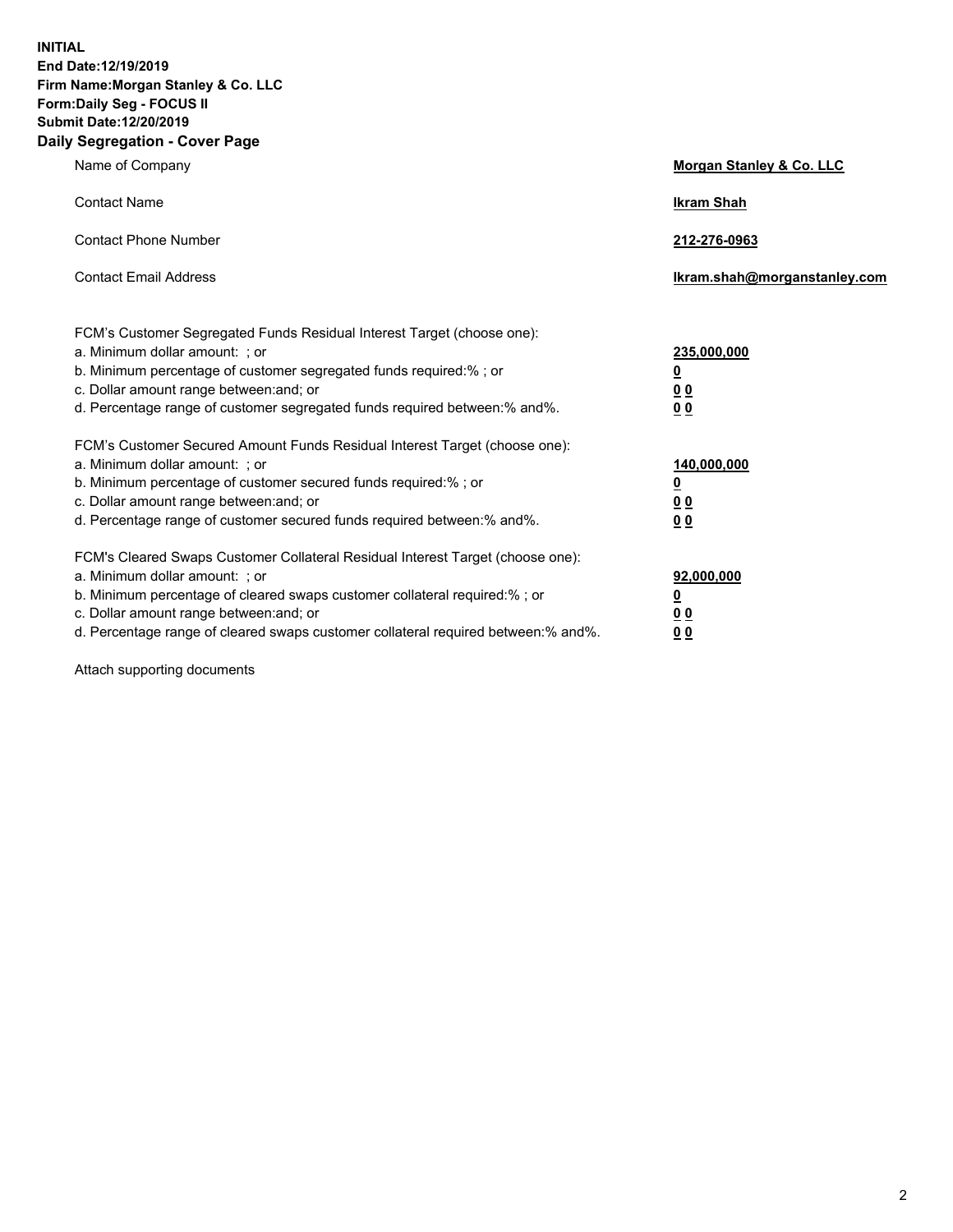## **INITIAL End Date:12/19/2019 Firm Name:Morgan Stanley & Co. LLC Form:Daily Seg - FOCUS II Submit Date:12/20/2019**

## **Daily Segregation - Secured Amounts**

|    | Foreign Futures and Foreign Options Secured Amounts                                         |                                                     |
|----|---------------------------------------------------------------------------------------------|-----------------------------------------------------|
|    | Amount required to be set aside pursuant to law, rule or regulation of a foreign            | $0$ [7305]                                          |
|    | government or a rule of a self-regulatory organization authorized thereunder                |                                                     |
| 1. | Net ledger balance - Foreign Futures and Foreign Option Trading - All Customers             |                                                     |
|    | A. Cash                                                                                     | 3,146,408,934 [7315]                                |
|    | B. Securities (at market)                                                                   | 2,406,557,853 [7317]                                |
| 2. | Net unrealized profit (loss) in open futures contracts traded on a foreign board of trade   | 28,767,261 [7325]                                   |
| 3. | Exchange traded options                                                                     |                                                     |
|    | a. Market value of open option contracts purchased on a foreign board of trade              | 5,337,060 [7335]                                    |
|    | b. Market value of open contracts granted (sold) on a foreign board of trade                | $-6,045,715$ [7337]                                 |
| 4. | Net equity (deficit) (add lines 1.2. and 3.)                                                | 5,581,025,393 [7345]                                |
| 5. | Account liquidating to a deficit and account with a debit balances - gross amount           | 95,343,003 [7351]                                   |
|    | Less: amount offset by customer owned securities                                            | <mark>-94,608,283</mark> [7352] <b>734,720</b> [735 |
| 6. | Amount required to be set aside as the secured amount - Net Liquidating Equity              | 5,581,760,113 [7355]                                |
|    | Method (add lines 4 and 5)                                                                  |                                                     |
| 7. | Greater of amount required to be set aside pursuant to foreign jurisdiction (above) or line | 5,581,760,113 [7360]                                |
|    | 6.                                                                                          |                                                     |
|    | FUNDS DEPOSITED IN SEPARATE REGULATION 30.7 ACCOUNTS                                        |                                                     |
| 1. | Cash in banks                                                                               |                                                     |
|    | A. Banks located in the United States                                                       | 563,134,125 [7500]                                  |
|    | B. Other banks qualified under Regulation 30.7                                              | 340,548,224 [7520] 903,682,349                      |
|    |                                                                                             | [7530]                                              |
| 2. | Securities                                                                                  |                                                     |
|    | A. In safekeeping with banks located in the United States                                   | 367,933,963 [7540]                                  |
|    | B. In safekeeping with other banks qualified under Regulation 30.7                          | 0 [7560] 367,933,963 [7570]                         |
| 3. | Equities with registered futures commission merchants                                       |                                                     |
|    | A. Cash                                                                                     | 7,193,228 [7580]                                    |
|    | <b>B.</b> Securities                                                                        | $0$ [7590]                                          |
|    | C. Unrealized gain (loss) on open futures contracts                                         | 1,607,124 [7600]                                    |
|    | D. Value of long option contracts                                                           | $0$ [7610]                                          |
|    | E. Value of short option contracts                                                          | 0 [7615] 8,800,352 [7620]                           |
| 4. | Amounts held by clearing organizations of foreign boards of trade                           |                                                     |
|    | A. Cash                                                                                     | $0$ [7640]                                          |
|    | <b>B.</b> Securities                                                                        | $0$ [7650]                                          |
|    | C. Amount due to (from) clearing organization - daily variation                             | $0$ [7660]                                          |
|    | D. Value of long option contracts                                                           | $0$ [7670]                                          |
|    | E. Value of short option contracts                                                          | 0 [7675] 0 [7680]                                   |
| 5. | Amounts held by members of foreign boards of trade                                          |                                                     |
|    | A. Cash                                                                                     | 2,427,221,982 [7700]                                |
|    | <b>B.</b> Securities                                                                        | 2,038,623,891 [7710]                                |
|    | C. Unrealized gain (loss) on open futures contracts                                         | 27,160,137 [7720]                                   |
|    | D. Value of long option contracts                                                           | 5,337,060 [7730]                                    |
|    | E. Value of short option contracts                                                          | -6,045,715 [7735] 4,492,297,355                     |
|    |                                                                                             | [7740]                                              |
| 6. | Amounts with other depositories designated by a foreign board of trade                      | $0$ [7760]                                          |
| 7. | Segregated funds on hand                                                                    | $0$ [7765]                                          |
| 8. | Total funds in separate section 30.7 accounts                                               | 5,772,714,019 [7770]                                |
| 9. | Excess (deficiency) Set Aside for Secured Amount (subtract line 7 Secured Statement         | 190,953,906 [7380]                                  |
|    | Page 1 from Line 8)                                                                         |                                                     |
|    |                                                                                             |                                                     |

- 10. Management Target Amount for Excess funds in separate section 30.7 accounts **140,000,000** [7780]
- 11. Excess (deficiency) funds in separate 30.7 accounts over (under) Management Target **50,953,906** [7785]

Less: amount offset by customer owned securities **-94,608,283** [7352] **734,720** [7354]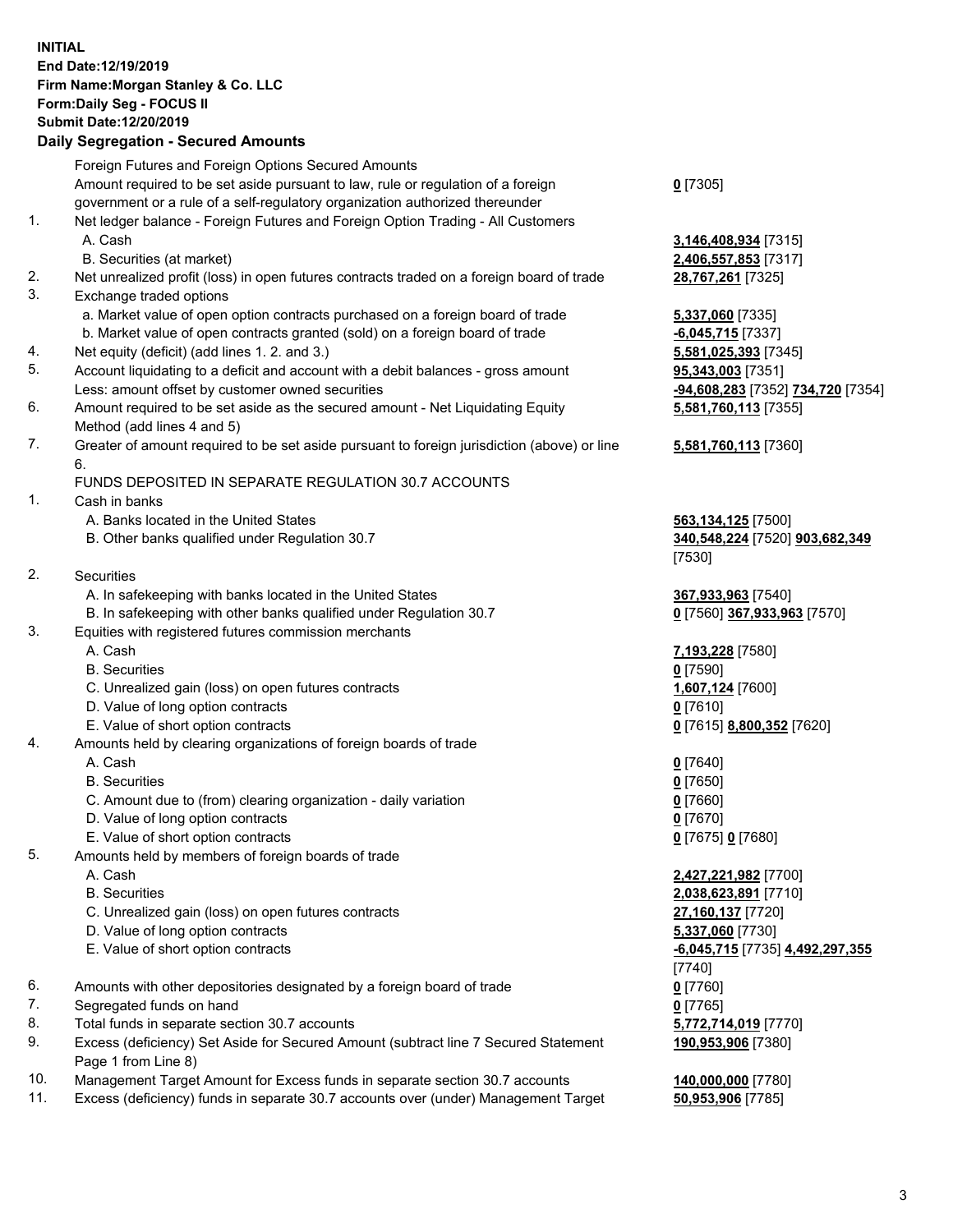|          | <b>INITIAL</b>                                                                                 |                                               |
|----------|------------------------------------------------------------------------------------------------|-----------------------------------------------|
|          | End Date: 12/19/2019                                                                           |                                               |
|          | Firm Name: Morgan Stanley & Co. LLC                                                            |                                               |
|          | Form: Daily Seg - FOCUS II                                                                     |                                               |
|          | Submit Date: 12/20/2019                                                                        |                                               |
|          | Daily Segregation - Segregation Statement                                                      |                                               |
|          | SEGREGATION REQUIREMENTS(Section 4d(2) of the CEAct)                                           |                                               |
| 1.       | Net ledger balance                                                                             |                                               |
|          | A. Cash                                                                                        |                                               |
|          |                                                                                                | 11,262,047,315 [7010]<br>6,395,436,641 [7020] |
| 2.       | B. Securities (at market)                                                                      |                                               |
| 3.       | Net unrealized profit (loss) in open futures contracts traded on a contract market             | 51,850,737 [7030]                             |
|          | Exchange traded options                                                                        |                                               |
|          | A. Add market value of open option contracts purchased on a contract market                    | 313,119,258 [7032]                            |
|          | B. Deduct market value of open option contracts granted (sold) on a contract market            | -257,339,120 [7033]                           |
| 4.<br>5. | Net equity (deficit) (add lines 1, 2 and 3)                                                    | 17,765,114,831 [7040]                         |
|          | Accounts liquidating to a deficit and accounts with                                            |                                               |
|          | debit balances - gross amount                                                                  | 250,274,250 [7045]                            |
|          | Less: amount offset by customer securities                                                     | -249,675,012 [7047] 599,238 [7050]            |
| 6.       | Amount required to be segregated (add lines 4 and 5)<br>FUNDS IN SEGREGATED ACCOUNTS           | 17,765,714,069 [7060]                         |
| 7.       |                                                                                                |                                               |
|          | Deposited in segregated funds bank accounts<br>A. Cash                                         |                                               |
|          |                                                                                                | 4,048,318,013 [7070]                          |
|          | B. Securities representing investments of customers' funds (at market)                         | $0$ [7080]                                    |
|          | C. Securities held for particular customers or option customers in lieu of cash (at            | 942,008,095 [7090]                            |
| 8.       | market)                                                                                        |                                               |
|          | Margins on deposit with derivatives clearing organizations of contract markets                 |                                               |
|          | A. Cash                                                                                        | 7,406,935,447 [7100]                          |
|          | B. Securities representing investments of customers' funds (at market)                         | $0$ [7110]                                    |
|          | C. Securities held for particular customers or option customers in lieu of cash (at<br>market) | 5,453,428,546 [7120]                          |
| 9.       | Net settlement from (to) derivatives clearing organizations of contract markets                | 135,936,305 [7130]                            |
| 10.      | Exchange traded options                                                                        |                                               |
|          | A. Value of open long option contracts                                                         | 313,119,258 [7132]                            |
|          | B. Value of open short option contracts                                                        | -257,339,120 [7133]                           |
| 11.      | Net equities with other FCMs                                                                   |                                               |
|          | A. Net liquidating equity                                                                      | <b>9,554,145</b> [7140]                       |
|          | B. Securities representing investments of customers' funds (at market)                         | 0 [7160]                                      |
|          | C. Securities held for particular customers or option customers in lieu of cash (at            | $0$ [7170]                                    |
|          | market)                                                                                        |                                               |
| 12.      | Segregated funds on hand                                                                       | $0$ [7150]                                    |
| 13.      | Total amount in segregation (add lines 7 through 12)                                           | 18,051,960,689 [7180]                         |
| 14.      | Excess (deficiency) funds in segregation (subtract line 6 from line 13)                        | 286,246,620 [7190]                            |
| 15.      | Management Target Amount for Excess funds in segregation                                       | 235,000,000 [7194]                            |
| 16.      | Excess (deficiency) funds in segregation over (under) Management Target Amount                 | 51,246,620 [7198]                             |
|          |                                                                                                |                                               |

16. Excess (deficiency) funds in segregation over (under) Management Target Amount Excess